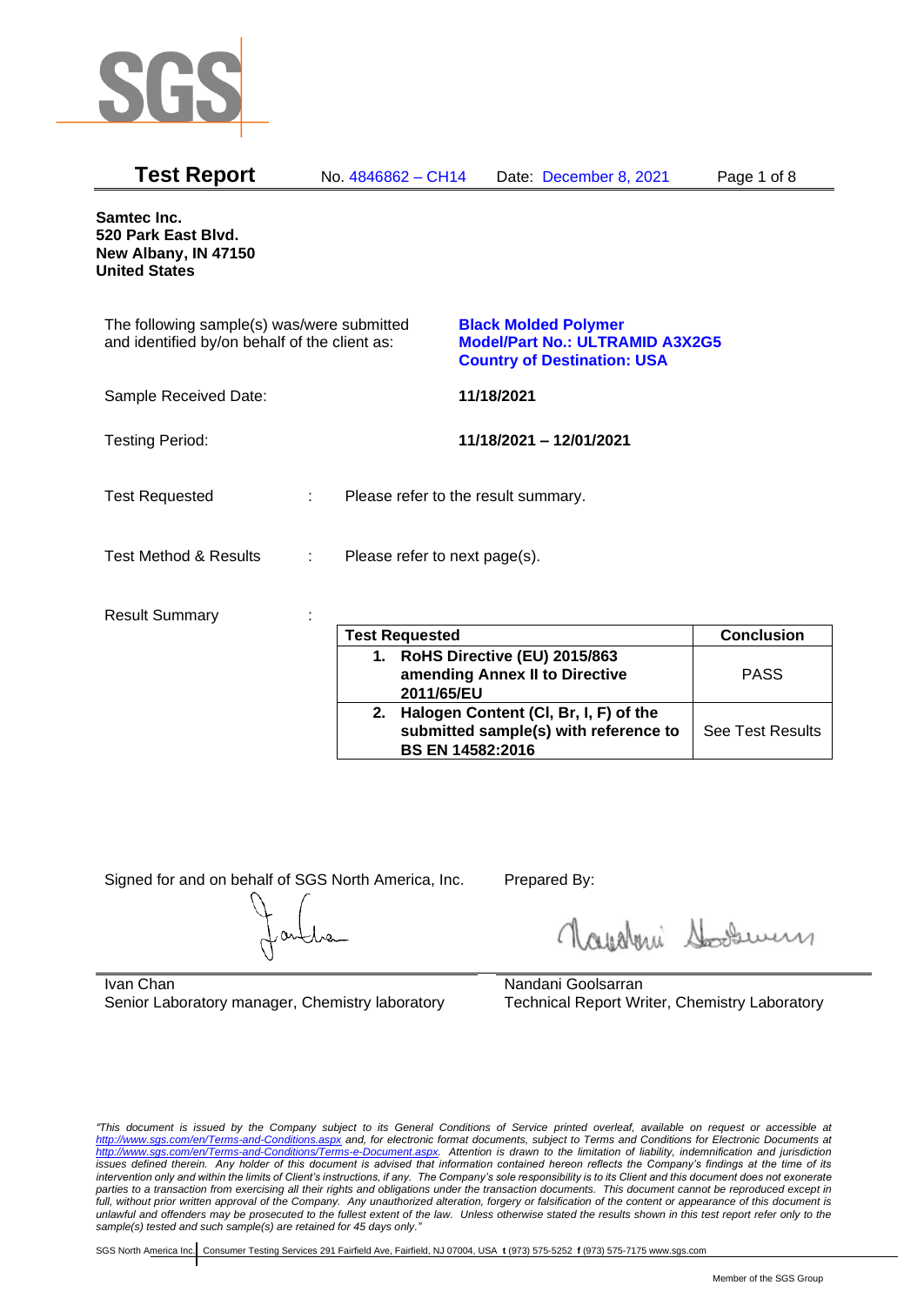

| <b>Test Report</b> | No. 4846862 - CH14 | Date: December 8, 2021 | Page 2 of 8 |
|--------------------|--------------------|------------------------|-------------|
|--------------------|--------------------|------------------------|-------------|

### **1. RoHS Directive (EU) 2015/863 amending Annex II to Directive 2011/65/EU**

#### **Testing was done at an SGS Affiliate Laboratory:**

| Specimen | <b>SGS Sample ID</b> | <b>Description</b> |  |
|----------|----------------------|--------------------|--|
| No.      |                      |                    |  |
|          | HKT21-058357.014     | Black plastic      |  |

#### Remarks :

(1)  $1 \text{ mg/kg} = 1 \text{ ppm} = 0.0001\%$ 

(2) MDL = Method Detection Limit

(3)  $ND = Not detected$  ( < MDL)

- (4) "-" = Not Regulated
- Test Method : With reference to IEC 62321-4:2013+A1:2017, IEC62321-5:2013, IEC62321-7-2:2017, IEC62321-6:2015 and IEC62321-8:2017, analyzed by ICP-OES, UV-Vis and GC-MS. (Decision Rule: please refer to appendix 1: Category 1)

| Test Item(s)                 | Limit | Unit  | MDL            | 014       |
|------------------------------|-------|-------|----------------|-----------|
| Cadmium (Cd)                 | 100   | mg/kg | $\overline{c}$ | <b>ND</b> |
| Lead (Pb)                    | 1,000 | mg/kg | $\overline{2}$ | <b>ND</b> |
| Mercury (Hg)                 | 1,000 | mg/kg | $\overline{2}$ | <b>ND</b> |
| Hexavalent Chromium (Cr(VI)) | 1,000 | mg/kg | 8              | <b>ND</b> |
| Sum of PBBs                  | 1,000 | mg/kg |                | <b>ND</b> |
| Monobromobiphenyl            |       | mg/kg | 5              | <b>ND</b> |
| Dibromobiphenyl              |       | mg/kg | 5              | <b>ND</b> |
| Tribromobiphenyl             |       | mg/kg | 5              | <b>ND</b> |
| Tetrabromobiphenyl           |       | mg/kg | 5              | <b>ND</b> |
| Pentabromobiphenyl           |       | mg/kg | 5              | <b>ND</b> |
| Hexabromobiphenyl            |       | mg/kg | 5              | <b>ND</b> |
| Heptabromobiphenyl           |       | mg/kg | 5              | <b>ND</b> |
| Octabromobiphenyl            |       | mg/kg | 5              | <b>ND</b> |
| Nonabromobiphenyl            |       | mg/kg | 5              | <b>ND</b> |
| Decabromobiphenyl            |       | mg/kg | 5              | <b>ND</b> |
| Sum of PBDEs                 | 1,000 | mg/kg |                | ND        |
| Monobromodiphenyl ether      |       | mg/kg | 5              | <b>ND</b> |
| Dibromodiphenyl ether        |       | mg/kg | 5              | <b>ND</b> |
| Tribromodiphenyl ether       |       | mg/kg | 5              | <b>ND</b> |
| Tetrabromodiphenyl ether     |       | mg/kg | 5              | <b>ND</b> |
| Pentabromodiphenyl ether     |       | mg/kg | 5              | ΝD        |

*"This document is issued by the Company subject to its General Conditions of Service printed overleaf, available on request or accessible at <http://www.sgs.com/en/Terms-and-Conditions.aspx> and, for electronic format documents, subject to Terms and Conditions for Electronic Documents at [http://www.sgs.com/en/Terms-and-Conditions/Terms-e-Document.aspx.](http://www.sgs.com/en/Terms-and-Conditions/Terms-e-Document.aspx) Attention is drawn to the limitation of liability, indemnification and jurisdiction issues defined therein. Any holder of this document is advised that information contained hereon reflects the Company's findings at the time of its intervention only and within the limits of Client's instructions, if any. The Company's sole responsibility is to its Client and this document does not exonerate*  parties to a transaction from exercising all their rights and obligations under the transaction documents. This document cannot be reproduced except in *full, without prior written approval of the Company. Any unauthorized alteration, forgery or falsification of the content or appearance of this document is unlawful and offenders may be prosecuted to the fullest extent of the law. Unless otherwise stated the results shown in this test report refer only to the sample(s) tested and such sample(s) are retained for 45 days only."*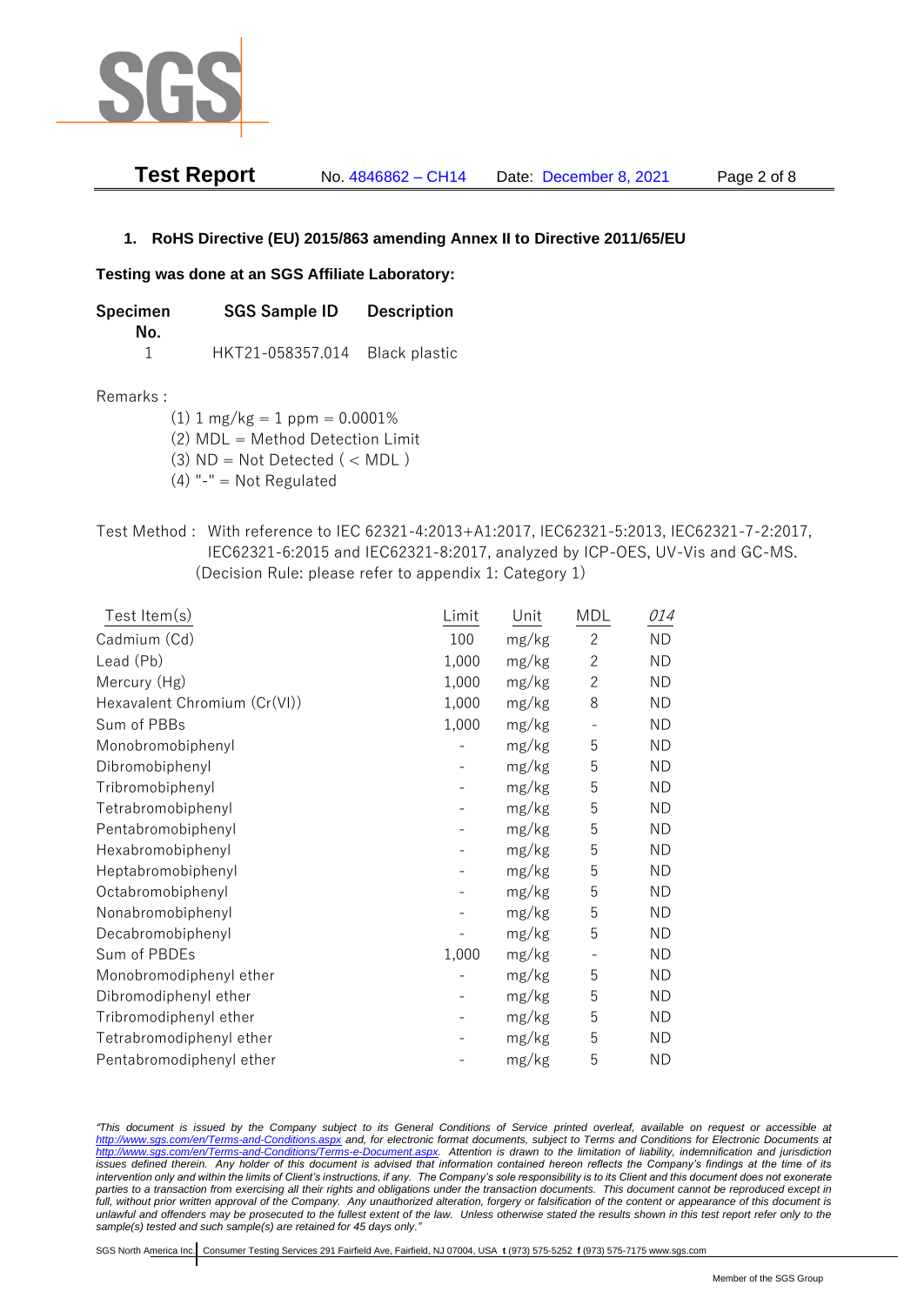

| <b>Test Report</b>                  | No. 4846862 - CH14           | Date: December 8, 2021 |            |           | Page 3 of 8 |
|-------------------------------------|------------------------------|------------------------|------------|-----------|-------------|
|                                     |                              |                        |            |           |             |
| Test Item $(s)$                     | Limit                        | Unit                   | <b>MDL</b> | 014       |             |
| Hexabromodiphenyl ether             |                              | mg/kg                  | 5          | <b>ND</b> |             |
| Heptabromodiphenyl ether            |                              | mg/kg                  | 5          | ND        |             |
| Octabromodiphenyl ether             | -                            | mg/kg                  | 5          | ΝD        |             |
| Nonabromodiphenyl ether             | -                            | mg/kg                  | 5          | ΝD        |             |
| Decabromodiphenyl ether             | $\qquad \qquad \blacksquare$ | mg/kg                  | 5          | ΝD        |             |
| Dibutyl Phthalate (DBP)             | 1,000                        | mg/kg                  | 50         | ΝD        |             |
| Benzylbutyl Phthalate (BBP)         | 1,000                        | mg/kg                  | 50         | ΝD        |             |
| Bis-(2-ethylhexyl) Phthalate (DEHP) | 1,000                        | mg/kg                  | 50         | ΝD        |             |
| Diisobutyl Phthalate (DIBP)         | 1,000                        | mg/kg                  | 50         | ND        |             |

Notes :

(1) The maximum permissible limit is quoted from RoHS Directive (EU) 2015/863. IEC 62321 series is equivalent to EN 62321 series [http://www.cenelec.eu/dyn/www/f?p=104:30:1742232870351101::::FSP\\_ORG\\_ID,FSP\\_LANG\\_](http://www.cenelec.eu/dyn/www/f?p=104:30:1742232870351101::::FSP_ORG_ID,FSP_LANG_ID:1258637,25) [ID:1258637,25](http://www.cenelec.eu/dyn/www/f?p=104:30:1742232870351101::::FSP_ORG_ID,FSP_LANG_ID:1258637,25)

## **2. Halogen**

### **Testing was done at an SGS Affiliate Laboratory:**

Test Method : With reference to EN 14582:2016, analysis was performed by IC.

| Test Item $(s)$ | Limit                    | Unit  | MDL | 014 |
|-----------------|--------------------------|-------|-----|-----|
| Fluorine (F)    | $\overline{\phantom{a}}$ | mg/kg | 50  | ND  |
| Chlorine (CI)   | $\qquad \qquad -$        | mg/kg | 50  | ND  |
| Bromine (Br)    |                          | mg/kg | 50  | ND  |
| lodine (I)      | -                        | mg/kg | 50  | ND  |
|                 |                          |       |     |     |

Notes :

(1) The measurement report of the expanded uncertainty with confident level 95% by coverage factor k=2, is 20% for each analyte of Fluorine, Chlorine, Bromine and Iodine.

*<sup>&</sup>quot;This document is issued by the Company subject to its General Conditions of Service printed overleaf, available on request or accessible at <http://www.sgs.com/en/Terms-and-Conditions.aspx> and, for electronic format documents, subject to Terms and Conditions for Electronic Documents at [http://www.sgs.com/en/Terms-and-Conditions/Terms-e-Document.aspx.](http://www.sgs.com/en/Terms-and-Conditions/Terms-e-Document.aspx) Attention is drawn to the limitation of liability, indemnification and jurisdiction issues defined therein. Any holder of this document is advised that information contained hereon reflects the Company's findings at the time of its intervention only and within the limits of Client's instructions, if any. The Company's sole responsibility is to its Client and this document does not exonerate*  parties to a transaction from exercising all their rights and obligations under the transaction documents. This document cannot be reproduced except in *full, without prior written approval of the Company. Any unauthorized alteration, forgery or falsification of the content or appearance of this document is unlawful and offenders may be prosecuted to the fullest extent of the law. Unless otherwise stated the results shown in this test report refer only to the sample(s) tested and such sample(s) are retained for 45 days only."*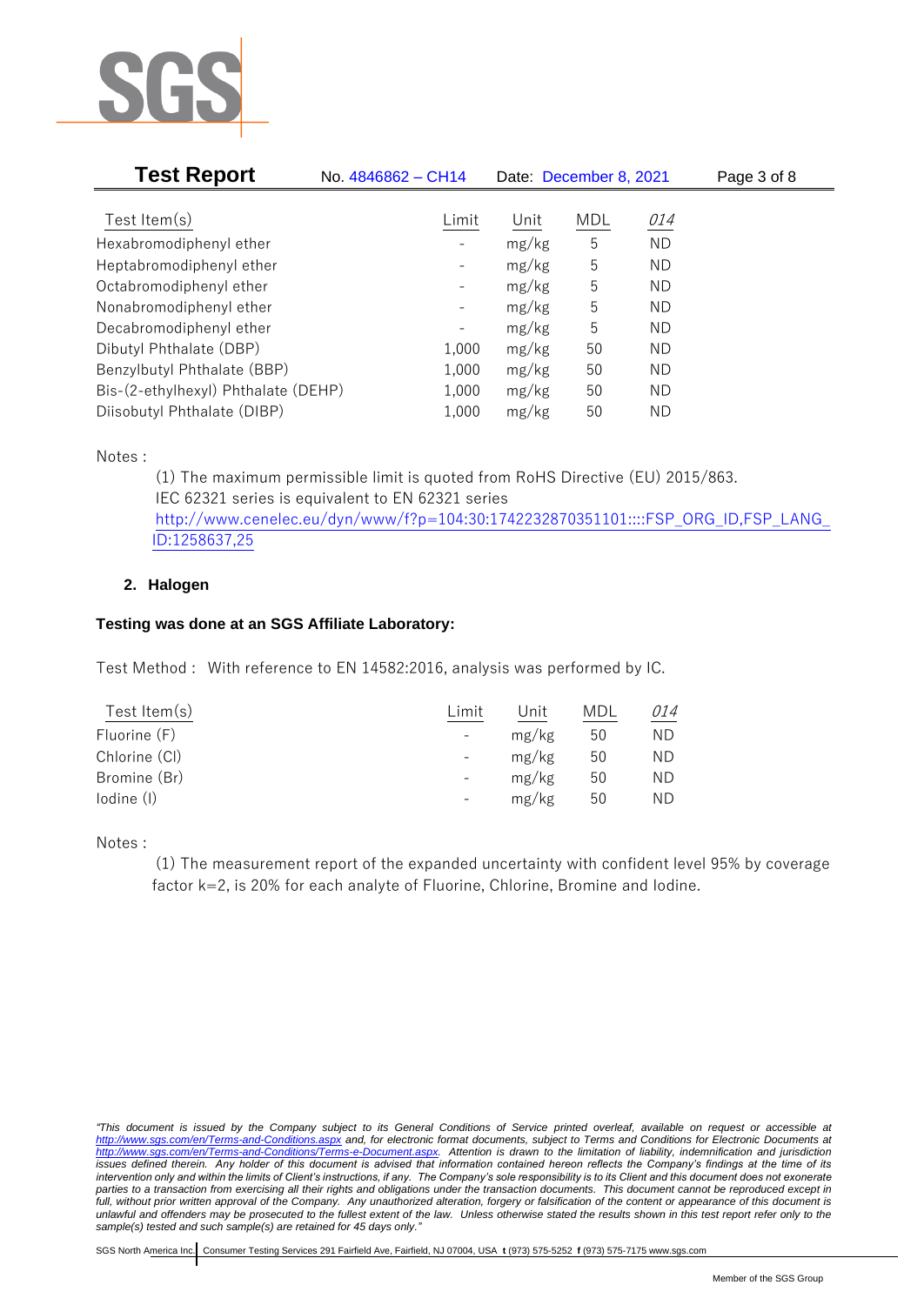

**Test Report** No. 4846862 – CH14 Date: December 8, 2021 Page 4 of 8

#### Appendix 1

| Category       | Decision Rule Statement                                                                                                                                                                                                                                                                                                                                                                                                                                                                                                                                                                                                                                                                                                                                                                                                                                                                                                                                                                                                                                                                                                                                                                                                                                                                                                                                                                                                                                                                                                    |
|----------------|----------------------------------------------------------------------------------------------------------------------------------------------------------------------------------------------------------------------------------------------------------------------------------------------------------------------------------------------------------------------------------------------------------------------------------------------------------------------------------------------------------------------------------------------------------------------------------------------------------------------------------------------------------------------------------------------------------------------------------------------------------------------------------------------------------------------------------------------------------------------------------------------------------------------------------------------------------------------------------------------------------------------------------------------------------------------------------------------------------------------------------------------------------------------------------------------------------------------------------------------------------------------------------------------------------------------------------------------------------------------------------------------------------------------------------------------------------------------------------------------------------------------------|
| $\overline{1}$ | The decision rule for conformity reporting is based on the non-binary statement with quard band (is<br>equal to the expanded measurement uncertainty with a 95% coverage probability, w = U95) in<br>ILAC-G8:09/2019 Clause 4.2.3.<br>"Pass - the measured value is within (or below / above) the acceptance limit, where the<br>А.<br>acceptance limit is below / above to the quard band." or "Pass - The measured values were<br>observed in tolerance at the points tested. The specific false accept risk is up to 2.5%.".<br><b>B</b> .<br>"Conditional Pass - The measured values were observed in tolerance at the points tested.<br>However, a portion of the expanded measurement uncertainty intervals about one or more<br>measured values exceeded / out of tolerance. When the measured result is close to the<br>tolerance, the specific false accept risk is up to 50%.".<br>C.<br>"Conditional Fail - One or more measured values were observed out of tolerance at the<br>points tested. However, a portion of the expanded measurement uncertainty intervals about<br>one or more measured values were in tolerance. When the measured result is close to the<br>tolerance, the specific false reject risk is up to 50%.".<br>"Fail - the measured value is out of (or below / above) the tolerance limit added / subtracted<br>D.<br>to the quard band." or "Fail - One or more measured values were observed out of tolerance<br>at the points tested". The specific false reject risk is up to 2.5%. |
| $\overline{2}$ | The decision rule for conformity reporting is based on BS EN 1811:2011+A1:2015: Reference test<br>method for release of nickel from all post assemblies which are inserted into pierced parts of the<br>human body and articles intended to come into direct and prolonged contact with the skin in<br>Section 9.2 interpretation of results.                                                                                                                                                                                                                                                                                                                                                                                                                                                                                                                                                                                                                                                                                                                                                                                                                                                                                                                                                                                                                                                                                                                                                                              |
| $\overline{3}$ | The decision rule for conformity reporting is based on the general consideration of simple<br>acceptance as stated in ISO/IEC Guide 98-3: "Uncertainty of measurement - Part 3: Guide to the<br>expression of uncertainty in measurement (GUM 1995)", and more specifically for analytical<br>measurements to the EURACHEM/CITAC Guide 2012 "Quantifying Uncertainty in Analytical<br>Measurement <sup>*</sup>                                                                                                                                                                                                                                                                                                                                                                                                                                                                                                                                                                                                                                                                                                                                                                                                                                                                                                                                                                                                                                                                                                             |
| 4              | The decision rule for conformity reporting is according to the IEC 62321-7-1 Edition 1.0 2015-09<br>Section 7: Table 1-(comparison to standard and interpretation of result)                                                                                                                                                                                                                                                                                                                                                                                                                                                                                                                                                                                                                                                                                                                                                                                                                                                                                                                                                                                                                                                                                                                                                                                                                                                                                                                                               |
| $\overline{5}$ | The decision rule for conformity reporting is according to the IEC 62321-3-1 Edition 1.0 2013-06<br>Annex A.3 interpretation of result.                                                                                                                                                                                                                                                                                                                                                                                                                                                                                                                                                                                                                                                                                                                                                                                                                                                                                                                                                                                                                                                                                                                                                                                                                                                                                                                                                                                    |
| 6              | The decision rule for conformity reporting is according to the GB/T 26125-2011 Annex A to H                                                                                                                                                                                                                                                                                                                                                                                                                                                                                                                                                                                                                                                                                                                                                                                                                                                                                                                                                                                                                                                                                                                                                                                                                                                                                                                                                                                                                                |
| 7              | The decision rule for conformity reporting is according to the requested specification or standard<br>(ASTM F963-17 section 4.3.5)                                                                                                                                                                                                                                                                                                                                                                                                                                                                                                                                                                                                                                                                                                                                                                                                                                                                                                                                                                                                                                                                                                                                                                                                                                                                                                                                                                                         |
| $\overline{8}$ | The decision rule for conformity reporting is according to the requested specification or standard<br>(AS/NZS ISO 8124 Part 3 section 4.2)                                                                                                                                                                                                                                                                                                                                                                                                                                                                                                                                                                                                                                                                                                                                                                                                                                                                                                                                                                                                                                                                                                                                                                                                                                                                                                                                                                                 |
| Remark I       | If the decision rule is not feasible to be used and the uncertainty of the result is able to be provided.<br>the uncertainty range of the result will be shown in the report. Otherwise, only result will be shown<br>in the report.                                                                                                                                                                                                                                                                                                                                                                                                                                                                                                                                                                                                                                                                                                                                                                                                                                                                                                                                                                                                                                                                                                                                                                                                                                                                                       |

*"This document is issued by the Company subject to its General Conditions of Service printed overleaf, available on request or accessible at <http://www.sgs.com/en/Terms-and-Conditions.aspx> and, for electronic format documents, subject to Terms and Conditions for Electronic Documents at [http://www.sgs.com/en/Terms-and-Conditions/Terms-e-Document.aspx.](http://www.sgs.com/en/Terms-and-Conditions/Terms-e-Document.aspx) Attention is drawn to the limitation of liability, indemnification and jurisdiction issues defined therein. Any holder of this document is advised that information contained hereon reflects the Company's findings at the time of its intervention only and within the limits of Client's instructions, if any. The Company's sole responsibility is to its Client and this document does not exonerate parties to a transaction from exercising all their rights and obligations under the transaction documents. This document cannot be reproduced except in full, without prior written approval of the Company. Any unauthorized alteration, forgery or falsification of the content or appearance of this document is unlawful and offenders may be prosecuted to the fullest extent of the law. Unless otherwise stated the results shown in this test report refer only to the sample(s) tested and such sample(s) are retained for 45 days only."*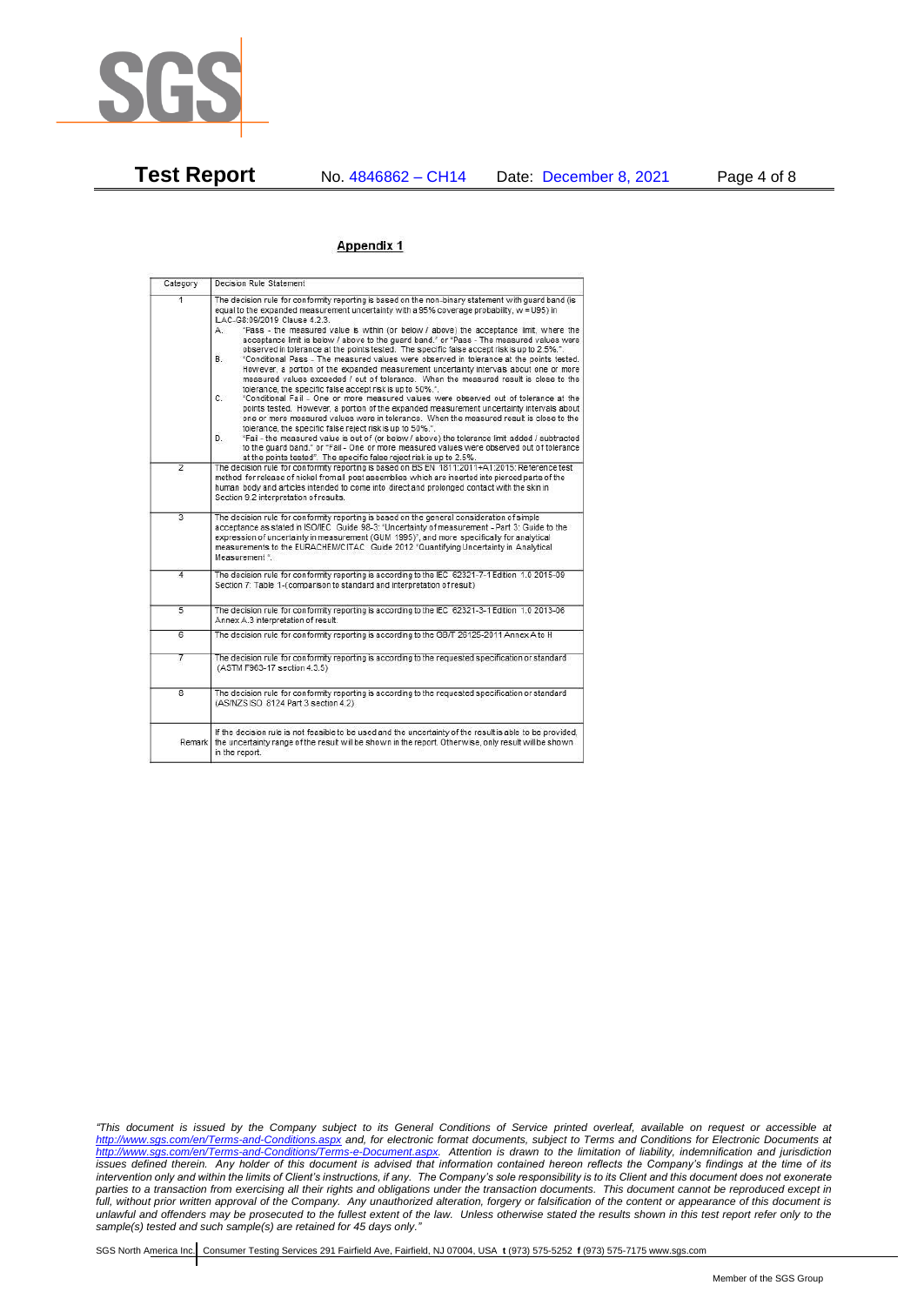

| <b>Test Report</b> | No. 4846862 - CH14 | Date: December 8, 2021 | Page 5 of 8 |
|--------------------|--------------------|------------------------|-------------|
|--------------------|--------------------|------------------------|-------------|

Flowchart:



Note : 1) Boiling water test method was also performed for the analysis of Cr (VI) in metal sample. 2) The polymeric samples were dissolved totally by pre-conditioning method according to above flow chat for Cd, Pb and Hg contents analysis

| Operator:      | Chiu Kan Yuen/ Tang Koon Pang (Acid digestion) |  |
|----------------|------------------------------------------------|--|
|                | Chiu Kan Yuen (Dry Ashing)                     |  |
|                | Nick Liu (Hexavalent Chromium)                 |  |
|                | Kent Wan (PBBs and PBDEs)                      |  |
| Section Chief: | Chan Chun Kit, Dickson                         |  |

*"This document is issued by the Company subject to its General Conditions of Service printed overleaf, available on request or accessible at <http://www.sgs.com/en/Terms-and-Conditions.aspx> and, for electronic format documents, subject to Terms and Conditions for Electronic Documents at [http://www.sgs.com/en/Terms-and-Conditions/Terms-e-Document.aspx.](http://www.sgs.com/en/Terms-and-Conditions/Terms-e-Document.aspx) Attention is drawn to the limitation of liability, indemnification and jurisdiction issues defined therein. Any holder of this document is advised that information contained hereon reflects the Company's findings at the time of its intervention only and within the limits of Client's instructions, if any. The Company's sole responsibility is to its Client and this document does not exonerate*  parties to a transaction from exercising all their rights and obligations under the transaction documents. This document cannot be reproduced except in *full, without prior written approval of the Company. Any unauthorized alteration, forgery or falsification of the content or appearance of this document is unlawful and offenders may be prosecuted to the fullest extent of the law. Unless otherwise stated the results shown in this test report refer only to the sample(s) tested and such sample(s) are retained for 45 days only."*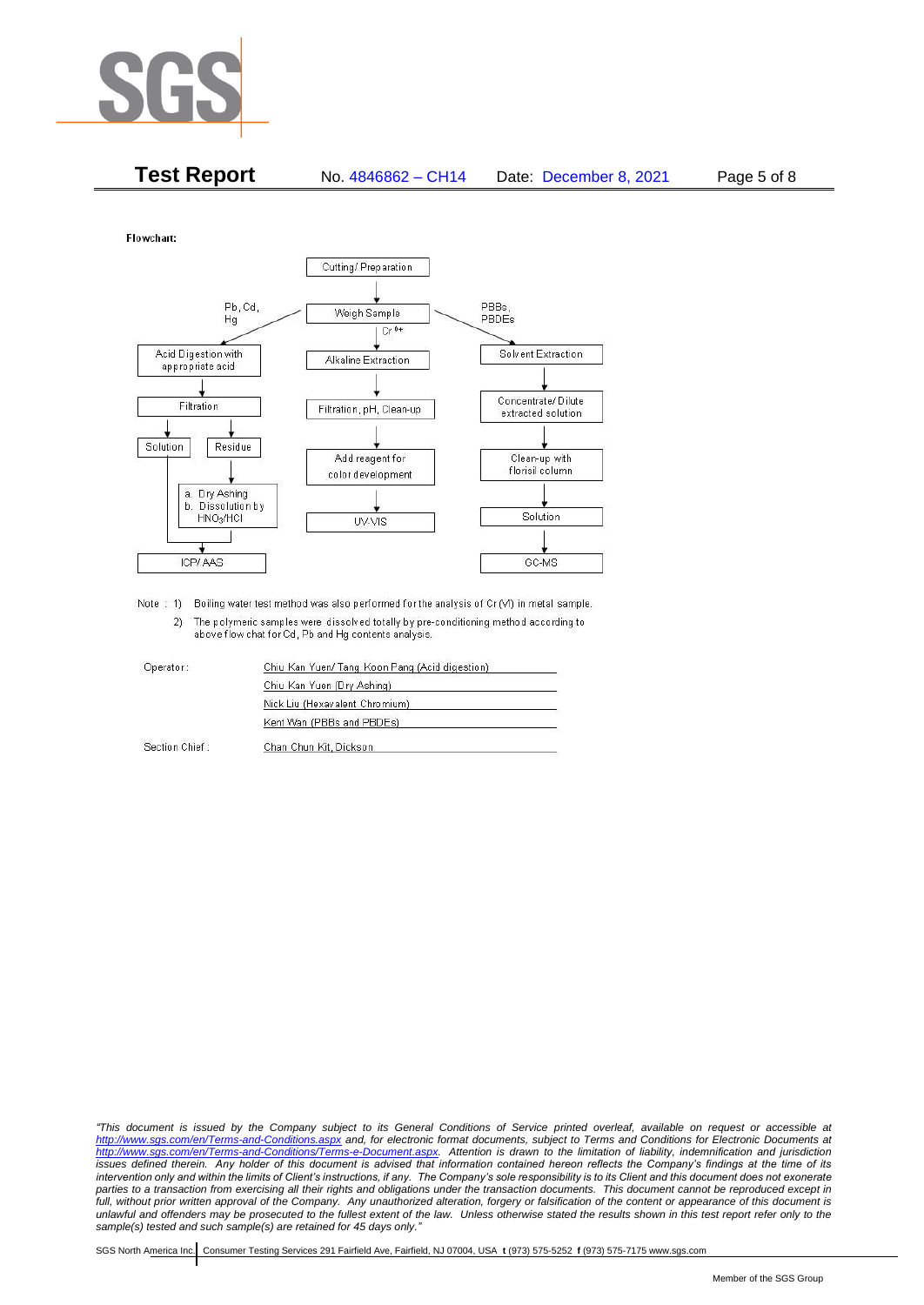

# **Test Report** No. 4846862 – CH14 Date: December 8, 2021 Page 6 of 8

#### **Flowchart for Phthalates measurement**

Method: IEC 62321-8:2017



Tested by Checked by Lumpy Lee

Edmund Kwan

*"This document is issued by the Company subject to its General Conditions of Service printed overleaf, available on request or accessible at <http://www.sgs.com/en/Terms-and-Conditions.aspx> and, for electronic format documents, subject to Terms and Conditions for Electronic Documents at [http://www.sgs.com/en/Terms-and-Conditions/Terms-e-Document.aspx.](http://www.sgs.com/en/Terms-and-Conditions/Terms-e-Document.aspx) Attention is drawn to the limitation of liability, indemnification and jurisdiction issues defined therein. Any holder of this document is advised that information contained hereon reflects the Company's findings at the time of its intervention only and within the limits of Client's instructions, if any. The Company's sole responsibility is to its Client and this document does not exonerate*  parties to a transaction from exercising all their rights and obligations under the transaction documents. This document cannot be reproduced except in *full, without prior written approval of the Company. Any unauthorized alteration, forgery or falsification of the content or appearance of this document is unlawful and offenders may be prosecuted to the fullest extent of the law. Unless otherwise stated the results shown in this test report refer only to the sample(s) tested and such sample(s) are retained for 45 days only."*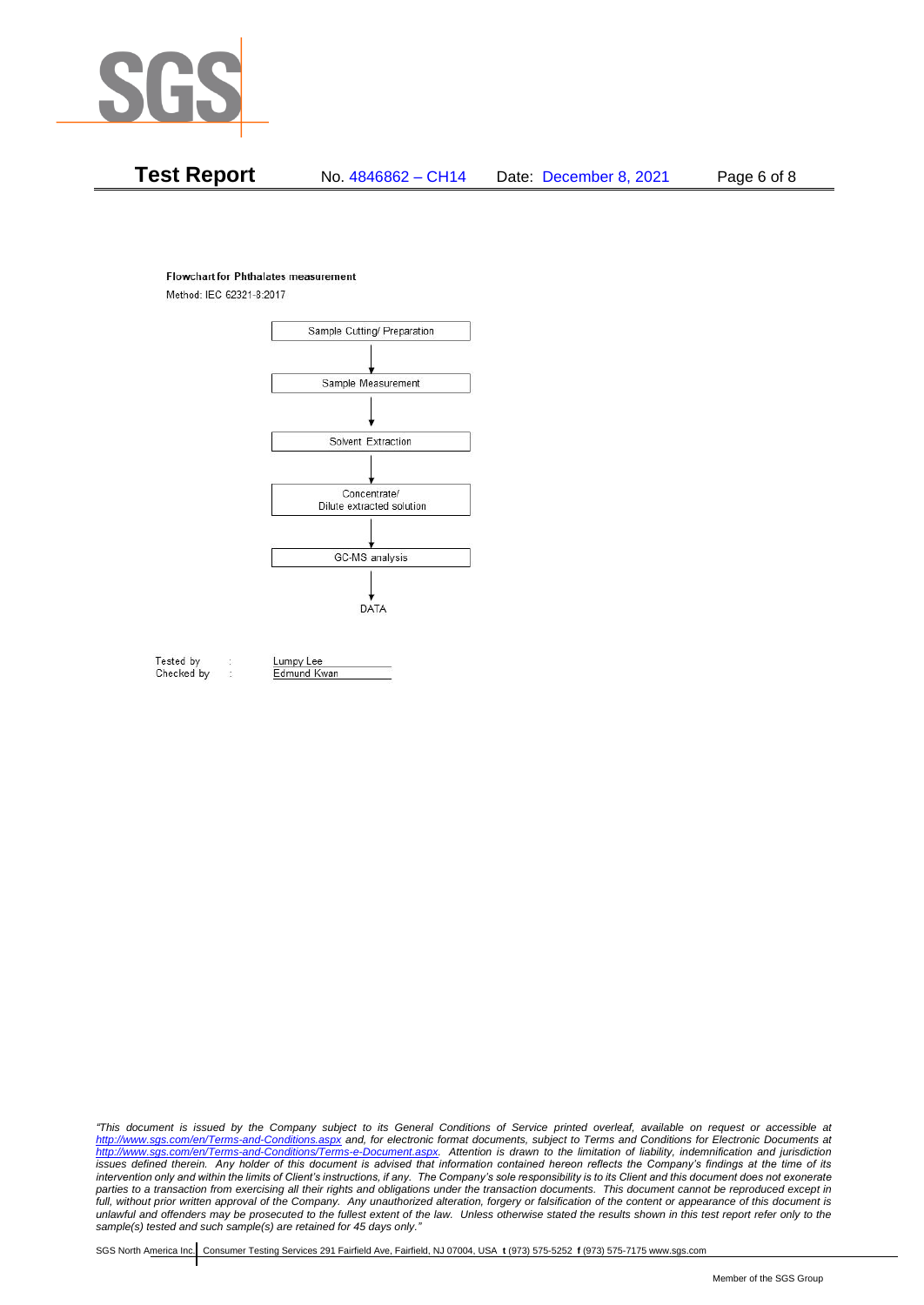

## **Test Report** No. 4846862 – CH14 Date: December 8, 2021 Page 7 of 8

#### **Flowchart for Halogen Free Test**

Method: BS EN14582:2016



Operator: Supervisor: Tang Ying Sam Chan Chun Kit (Dickson)

*"This document is issued by the Company subject to its General Conditions of Service printed overleaf, available on request or accessible at <http://www.sgs.com/en/Terms-and-Conditions.aspx> and, for electronic format documents, subject to Terms and Conditions for Electronic Documents at [http://www.sgs.com/en/Terms-and-Conditions/Terms-e-Document.aspx.](http://www.sgs.com/en/Terms-and-Conditions/Terms-e-Document.aspx) Attention is drawn to the limitation of liability, indemnification and jurisdiction issues defined therein. Any holder of this document is advised that information contained hereon reflects the Company's findings at the time of its intervention only and within the limits of Client's instructions, if any. The Company's sole responsibility is to its Client and this document does not exonerate*  parties to a transaction from exercising all their rights and obligations under the transaction documents. This document cannot be reproduced except in *full, without prior written approval of the Company. Any unauthorized alteration, forgery or falsification of the content or appearance of this document is unlawful and offenders may be prosecuted to the fullest extent of the law. Unless otherwise stated the results shown in this test report refer only to the sample(s) tested and such sample(s) are retained for 45 days only."*